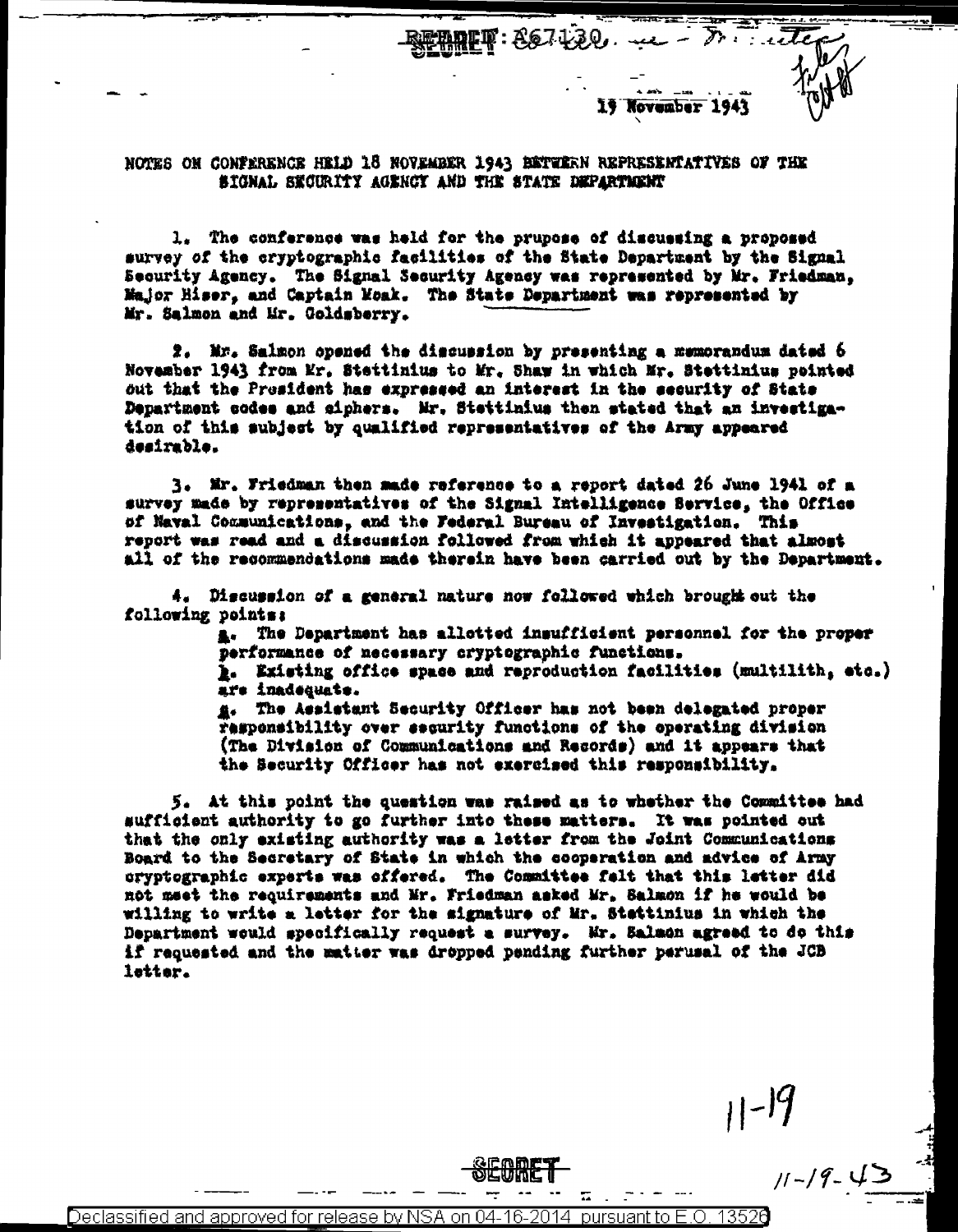

6. As a preliminary step Captain Noak was requested to make a brief survey of the systems now in use by the Department. This has been done and a copy of the report is attached hereto.

For the Committee:

Kimer 2 Moak

James G. Monk Captain, Signal Corps

 $\mathbb{R}^{\mathbb{Z}^2}$ 

===

Copies to: Mr. Friedman Mr. Salmon Major Hiser

 $\frac{1}{2}$  –  $\frac{1}{2}$